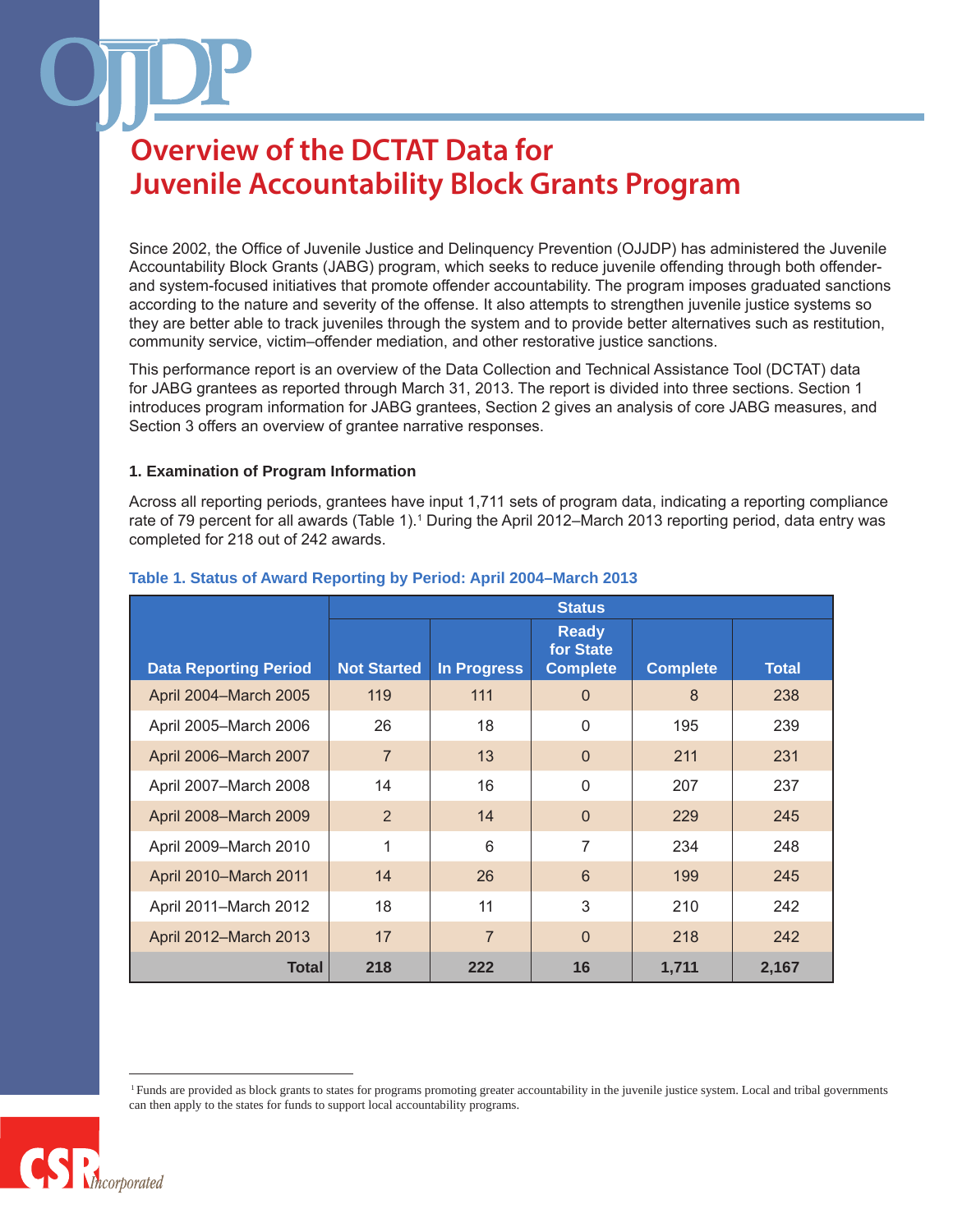Purpose area selection varied across the reporting periods. The largest numbers of subgrants represented accountability-based programs, followed by court/probation programming. Initially, reentry programming accounted for the smallest number of subgrants. This remained steady throughout the first three reporting periods but has risen slightly in more recent years, most likely due to a renewed emphasis on reentry programs (Figure 1). A new JABG purpose area, Indigent Defense, will be available for selection for the April 2013–March 2014 data collection period.



#### **Figure 1. Awards by Purpose Area: April 2004–March 2013**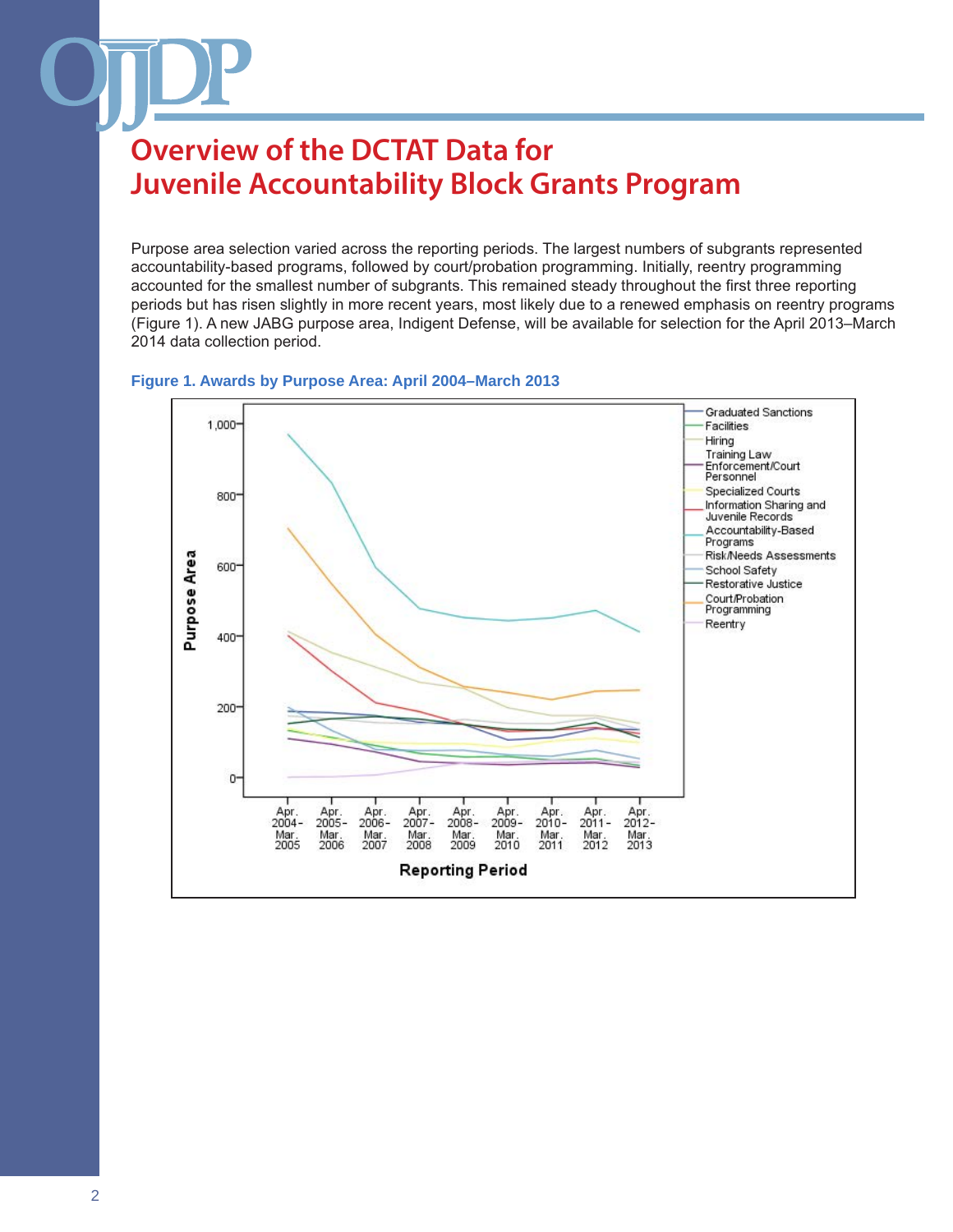Figure 2 shows the distribution of subgrants by purpose area during the April 2012–March 2013 reporting period. Accountability-based programs represented 411 subgrants (26 percent), followed by court/probation programming with 247 (16 percent).



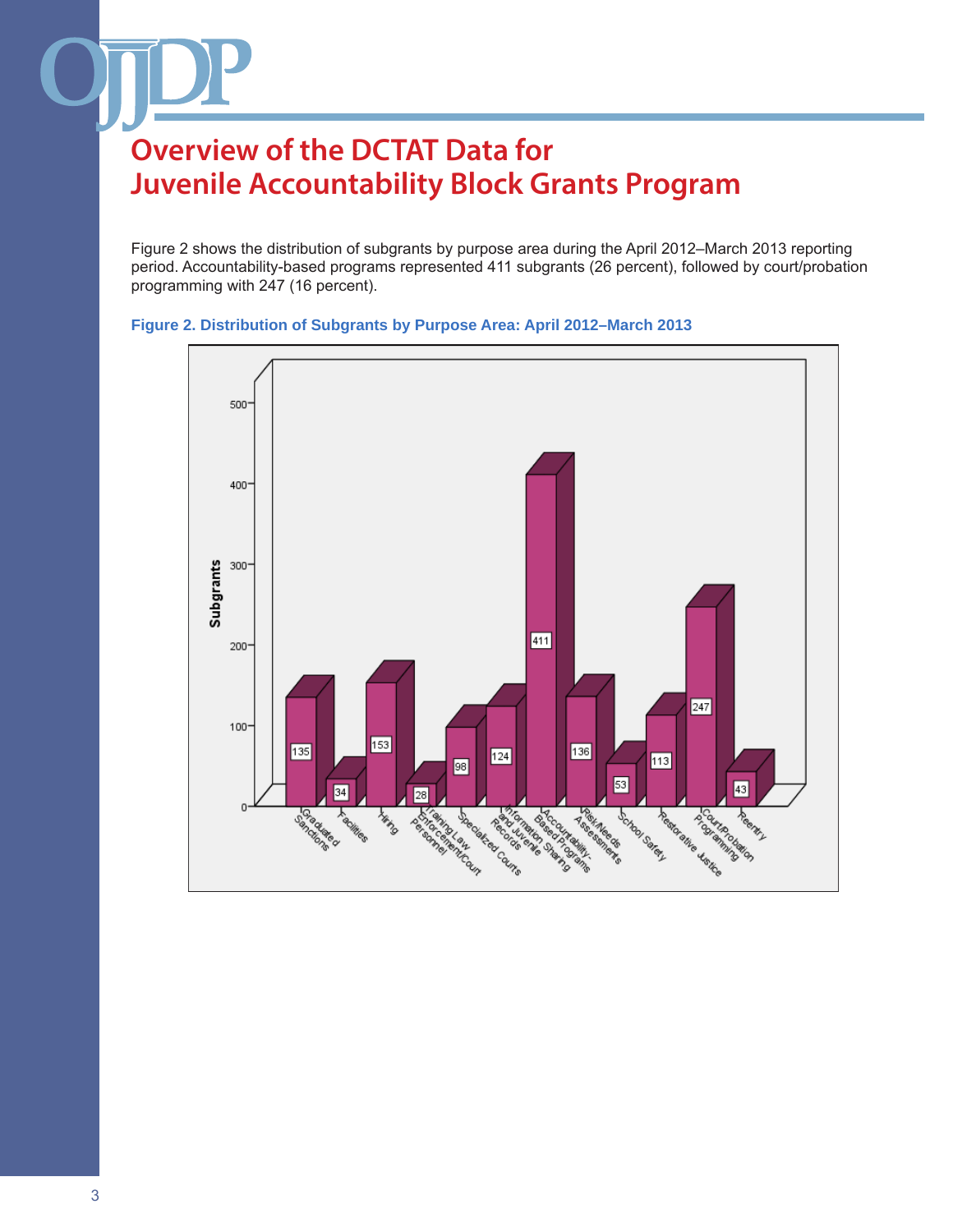In examining JABG grant amounts by state, district, or territory for the most recent reporting period, Texas received the most funds, followed by Florida and New York (Table 2).

**Table 2. Grant Amount by State, District, or Territory (Dollars): April 2012–March 2013**

| <b>Grantee State,</b><br><b>District, or Territory</b> | <b>Grant Amount</b><br>(Dollars) | <b>Grantee State,</b><br><b>District, or Territory</b> | <b>Grant Amount</b><br>(Dollars) |
|--------------------------------------------------------|----------------------------------|--------------------------------------------------------|----------------------------------|
| <b>AK</b>                                              | $\mathbb{S}$<br>186,852          | <b>MS</b>                                              | \$1,056,752                      |
| <b>AL</b>                                              | 1,053,491                        | <b>MT</b>                                              | 505,804                          |
| AmSa                                                   | 390,481                          | <b>NC</b>                                              | 2,193,334                        |
| <b>AR</b>                                              | 36,013                           | <b>ND</b>                                              | 238,697                          |
| <b>AZ</b>                                              | 2,988,039                        | <b>NE</b>                                              | 936,032                          |
| CA                                                     | 3,959,128                        | <b>NH</b>                                              | 901,295                          |
| CO                                                     | 1,156,742                        | <b>NJ</b>                                              | 1,463,763                        |
| <b>CT</b>                                              | 756,857                          | <b>NM</b>                                              | 471,545                          |
| <b>DC</b>                                              | 499,748                          | <b>NV</b>                                              | 848,421                          |
| DE                                                     | 568,396                          | <b>NY</b>                                              | 4,227,947                        |
| <b>FL</b>                                              | 4,505,460                        | OH                                                     | 1,498,482                        |
| GA                                                     | 957,588                          | OK                                                     | 1,276,021                        |
| GU                                                     | 966,929                          | <b>OR</b>                                              | 885,859                          |
| HI                                                     | 517,798                          | <b>PA</b>                                              | 1,761,924                        |
| IA                                                     | 933,279                          | <b>PR</b>                                              | 1,223,187                        |
| ID                                                     | 629,329                          | R <sub>l</sub>                                         | 396,399                          |
| IL                                                     | 3,251,811                        | <b>SC</b>                                              | 430,003                          |
| IN                                                     | 1,165,534                        | <b>SD</b>                                              | 738,141                          |
| <b>KS</b>                                              | 640,212                          | <b>TN</b>                                              | 638,322                          |
| KY                                                     | 1,936,333                        | <b>TX</b>                                              | 4,869,691                        |
| LA                                                     | 884,572                          | UT                                                     | 905,571                          |
| <b>MA</b>                                              | 345,888                          | <b>VA</b>                                              | 1,430,579                        |
| <b>MD</b>                                              | 1,607,549                        | VI                                                     | 88,743                           |
| <b>ME</b>                                              | 893,819                          | VT                                                     | 89,063                           |
| MI                                                     | 1,650,886                        | <b>WA</b>                                              | 1,225,455                        |
| <b>MN</b>                                              | 1,033,665                        | WI                                                     | 838,384                          |
| <b>MO</b>                                              | 2,380,224                        | <b>WV</b>                                              | 756,511                          |
| <b>MP</b>                                              | 154,716                          | <b>WY</b>                                              | 206,439                          |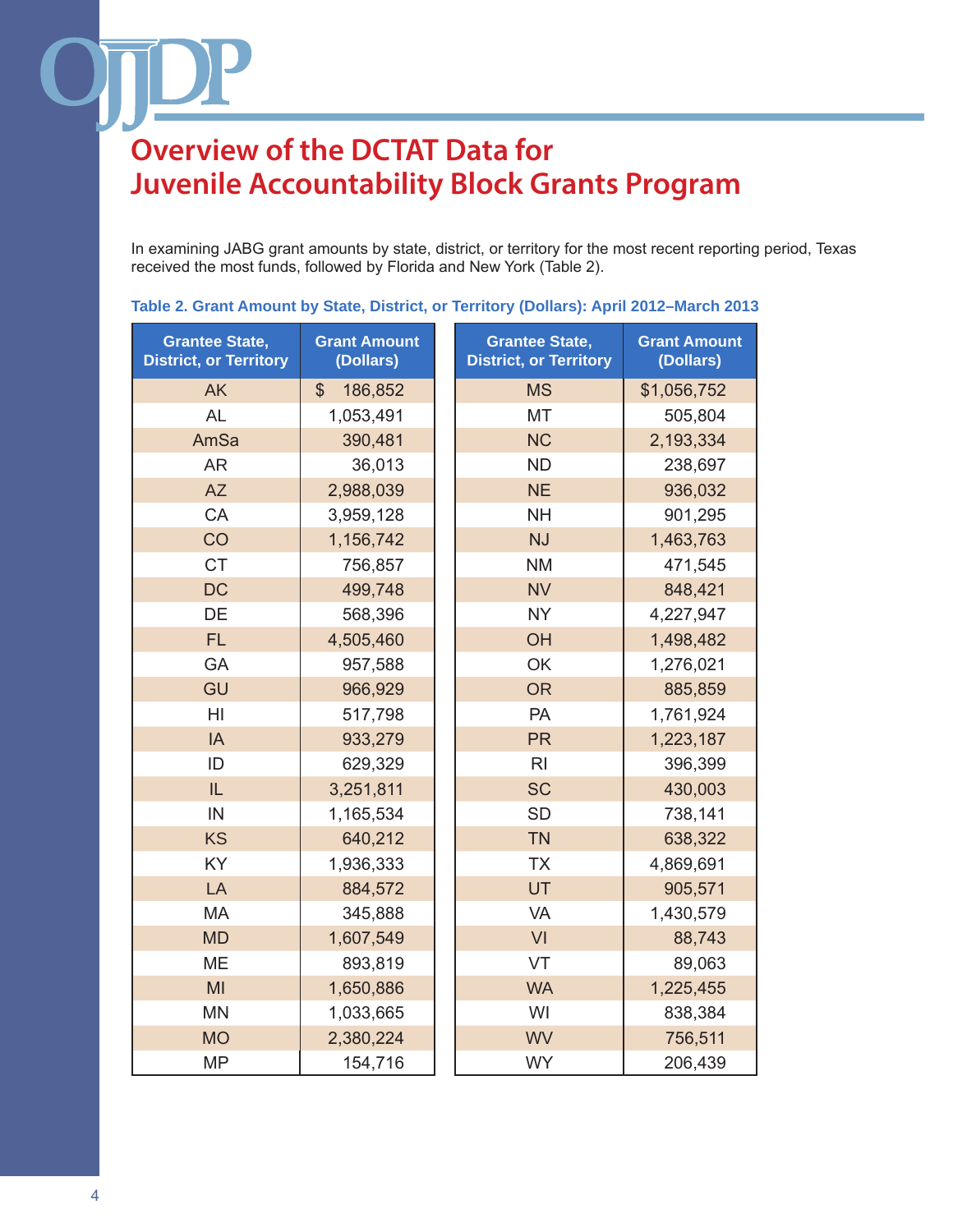Figure 3 illustrates the number of subgrants by Federal Fiscal Year (FFY) during the April 2012–March 2013 reporting period. The most awards (665) were financed by 2010 funds, followed by FFY 2011 with 424 subgrants.

### **Figure 3. Subgrants by FFY: April 2012–March 2013**

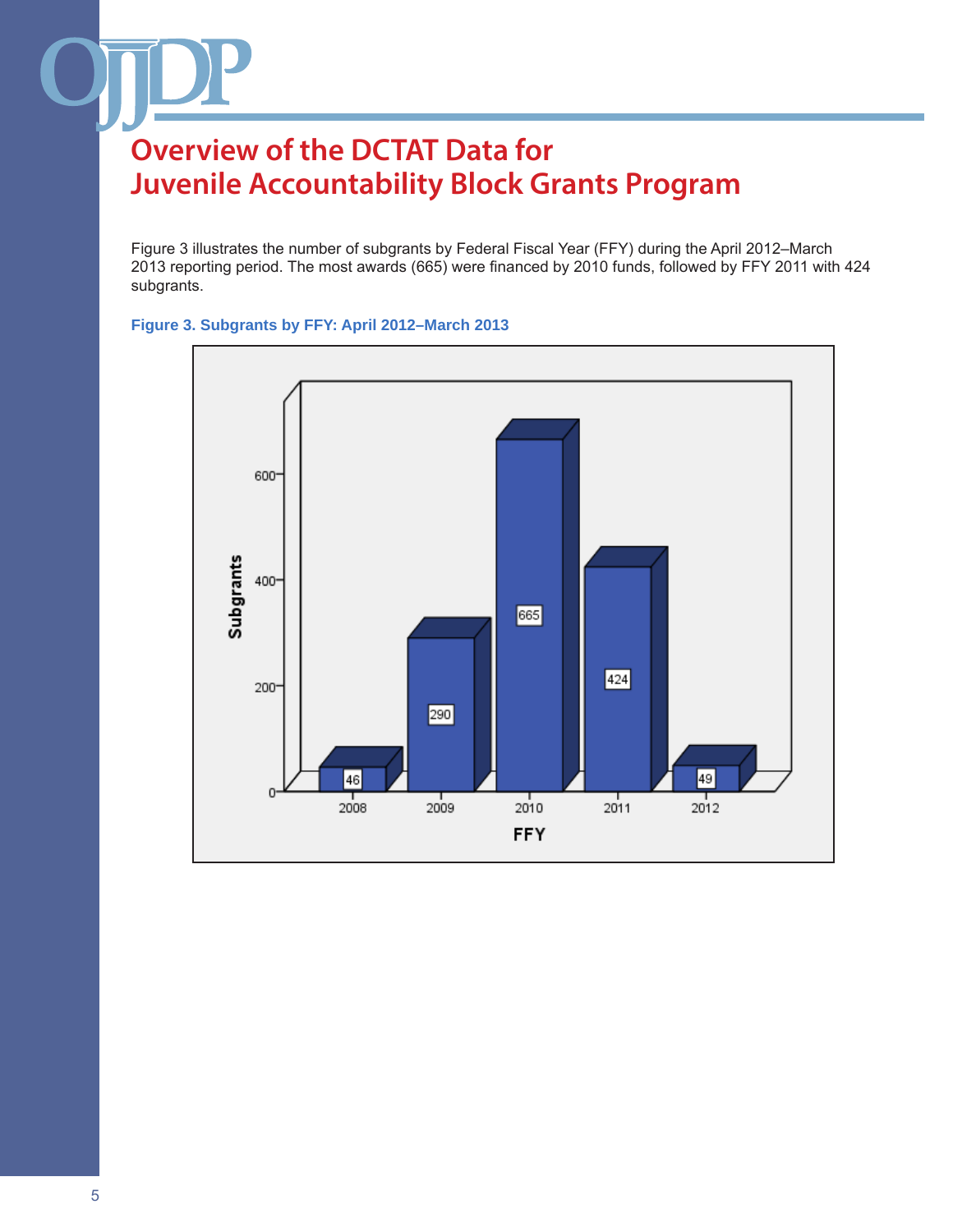Figure 4 shows award amount allocations by purpose area for the April 2012–March 2013 reporting period. Accountability-based programs have consistently represented JABG's highest-funded purpose area, followed by court/probation programming during this reporting period.<sup>2</sup>





<sup>&</sup>lt;sup>2</sup> Information Sharing and Juvenile Records are different purpose areas in the DCTAT. However, for the purposes of this report, they are combined here. The category Hiring is also an aggregate of Hiring Court Staff/Pretrial Services, Hiring Prosecutors, Funding for Prosecutors, and Hiring Detention/ Corrections Staff. In addition, the purpose areas Gun Courts and Drug Courts were combined into Specialized Courts.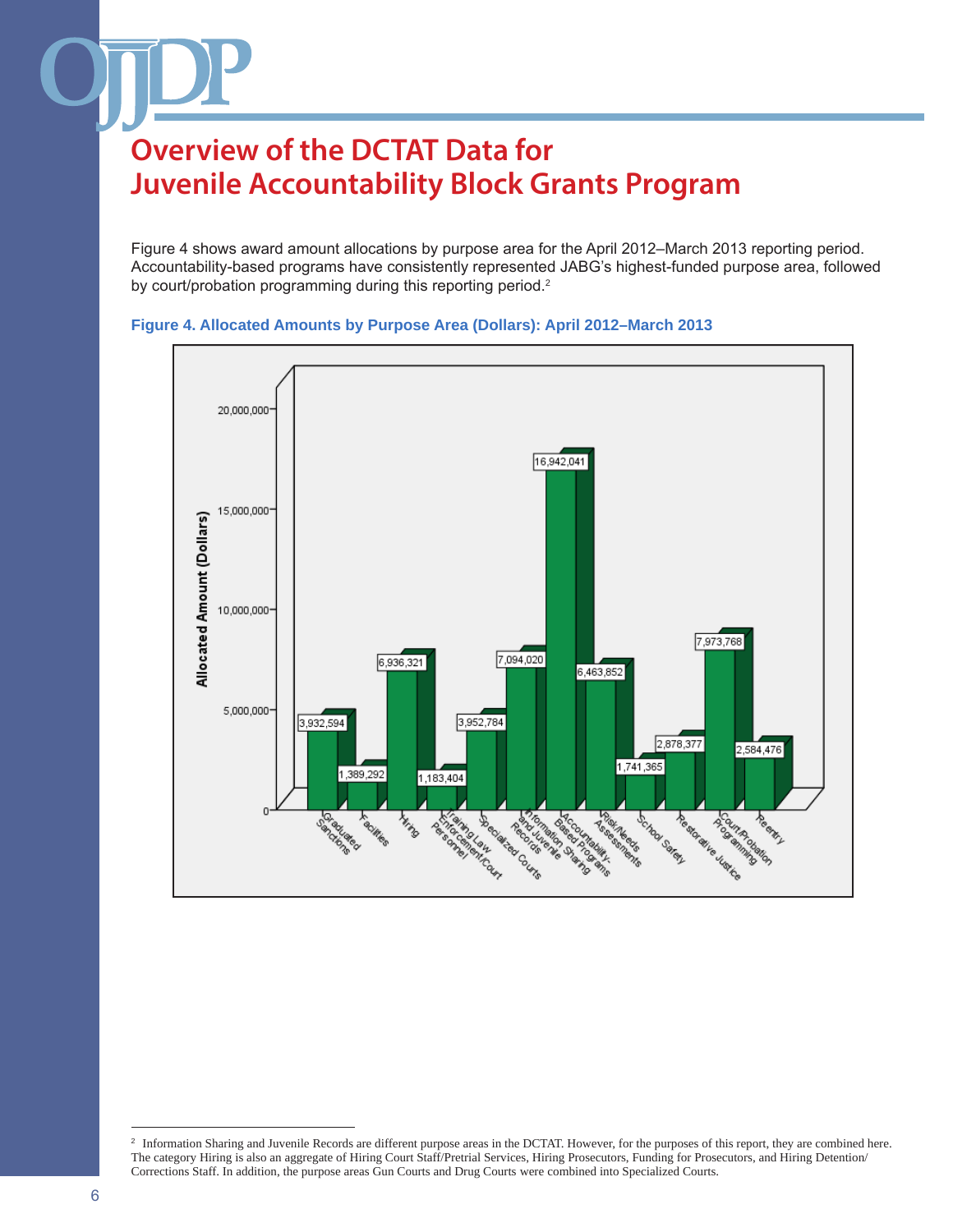The number of subgrants by state, district, or territory is shown in Figure 5. Pennsylvania awarded the largest number of subgrants, with 95, followed by California with 78.



### **Figure 5. Subgrants by State, District, or Territory: April 2012–March 2013**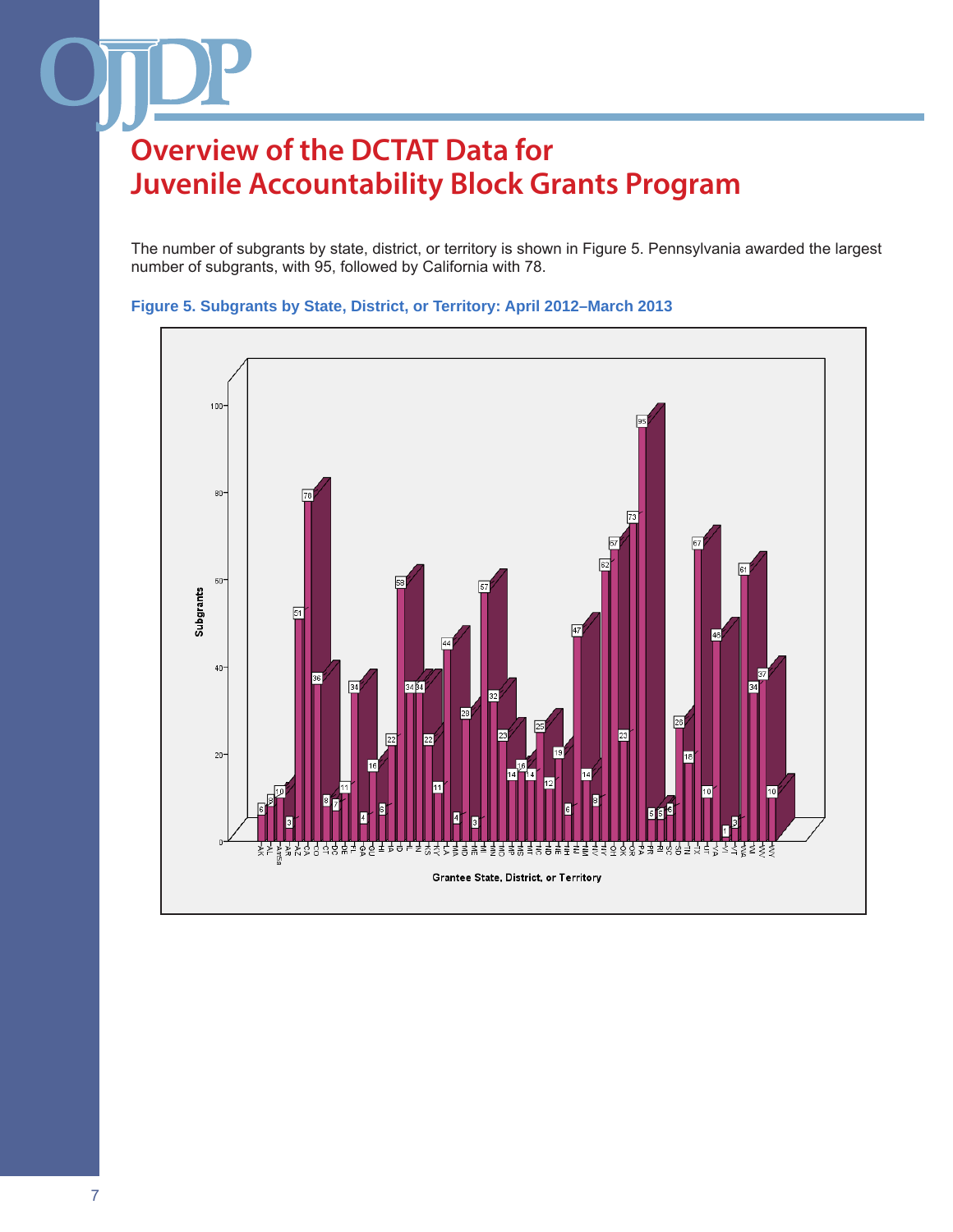Analysis of implementing agencies for this period revealed that the largest numbers of programs (609) were with units of local government. Juvenile justice and other government agencies accounted for 361 and 214 awards, respectively (Figure 6).



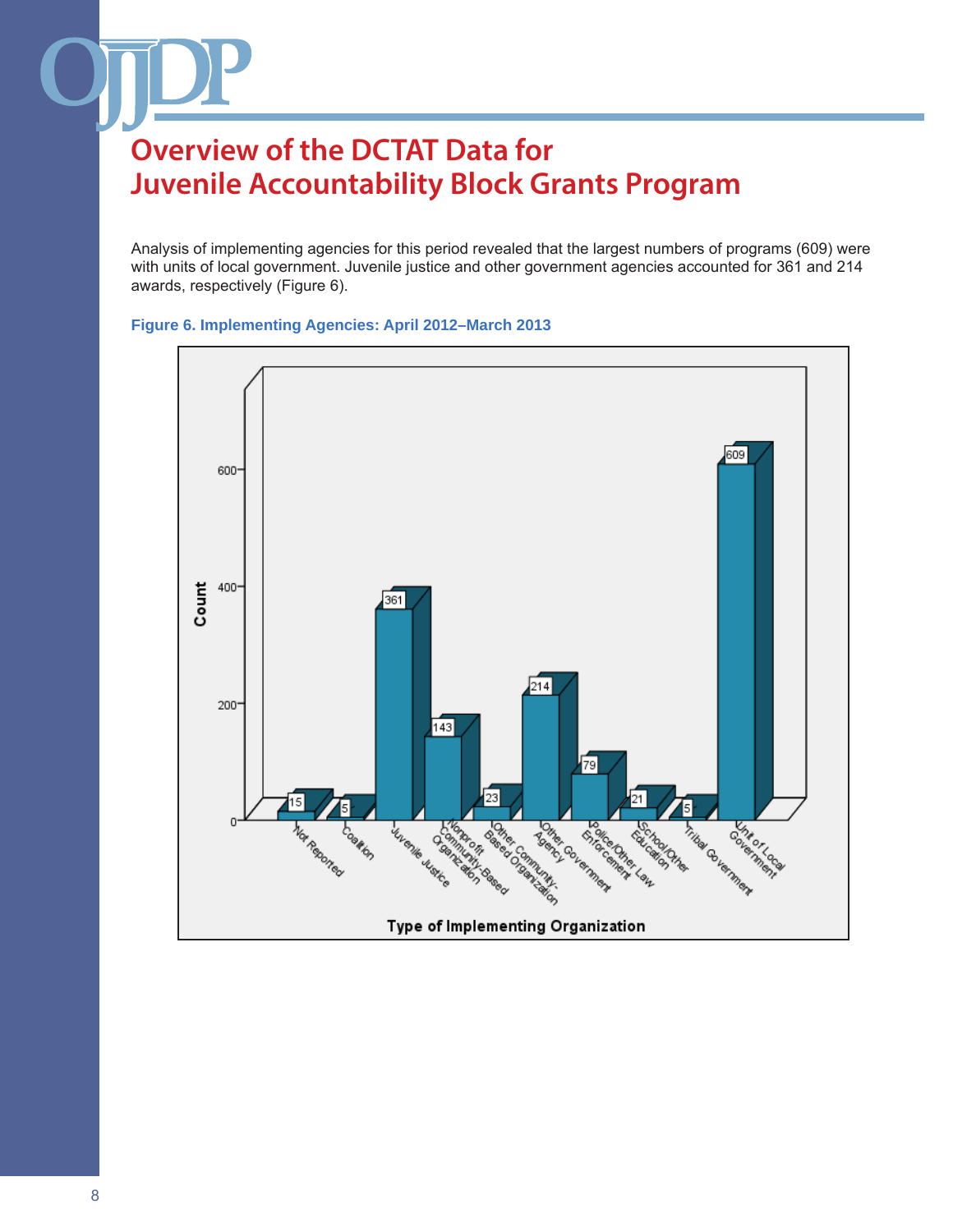Table 3 provides an aggregate of demographic data for the April 2012–March 2013 reporting period. More specifically, these numbers represent the population actually served by JABG grantees during their project period. Targeted services include any approaches specifically designed to meet the needs of the intended population (e.g., gender-specific, culturally based, and developmentally appropriate services).

### **Table 3. Target Population: April 2012–March 2013**

|                        | <b>Population</b>                           | <b>Grantees Serving Group</b><br><b>During Project Period</b> |
|------------------------|---------------------------------------------|---------------------------------------------------------------|
| <b>RACE/ETHNICITY</b>  | American Indian/Alaskan Native              | 553                                                           |
|                        | Asian                                       | 622                                                           |
|                        | <b>Black/African American</b>               | 1,053                                                         |
|                        | Hispanic or Latino (of Any Race)            | 961                                                           |
|                        | Native Hawaiian and Other Pacific Islander  | 415                                                           |
|                        | <b>Other Race</b>                           | 605                                                           |
|                        | <b>White/Caucasian</b>                      | 1,021                                                         |
|                        | Caucasian/Non-Latino                        | 619                                                           |
|                        | Youth Population Not Served Directly        | 223                                                           |
| <b>JUSTICE SYSTEM</b>  | At-risk Population (No Prior Offense)       | 502                                                           |
| <b>STATUS</b>          | <b>First-time Offenders</b>                 | 1,022                                                         |
|                        | <b>Repeat Offenders</b>                     | 874                                                           |
|                        | <b>Sex Offenders</b>                        | 339                                                           |
|                        | <b>Status Offenders</b>                     | 571                                                           |
|                        | <b>Violent Offenders</b>                    | 462                                                           |
|                        | Youth Population Not Served Directly        | 219                                                           |
| <b>GENDER</b>          | Male                                        | 1,173                                                         |
|                        | Female                                      | 1,122                                                         |
|                        | <b>Youth Population Not Served Directly</b> | 215                                                           |
| <b>AGE</b>             | $0 - 10$                                    | 319                                                           |
|                        | $11 - 18$                                   | 1,179                                                         |
|                        | Over 18                                     | 215                                                           |
|                        | Youth Population Not Served Directly        | 219                                                           |
| <b>GEOGRAPHIC AREA</b> | Rural                                       | 821                                                           |
|                        | Suburban                                    | 661                                                           |
|                        | <b>Tribal</b>                               | 143                                                           |
|                        | Urban                                       | 620                                                           |
|                        | Youth Population Not Served Directly        | 216                                                           |
| <b>OTHER</b>           | <b>Mental Health</b>                        | 573                                                           |
|                        | <b>Substance Abuse</b>                      | 681                                                           |
|                        | Truant/Dropout                              | 653                                                           |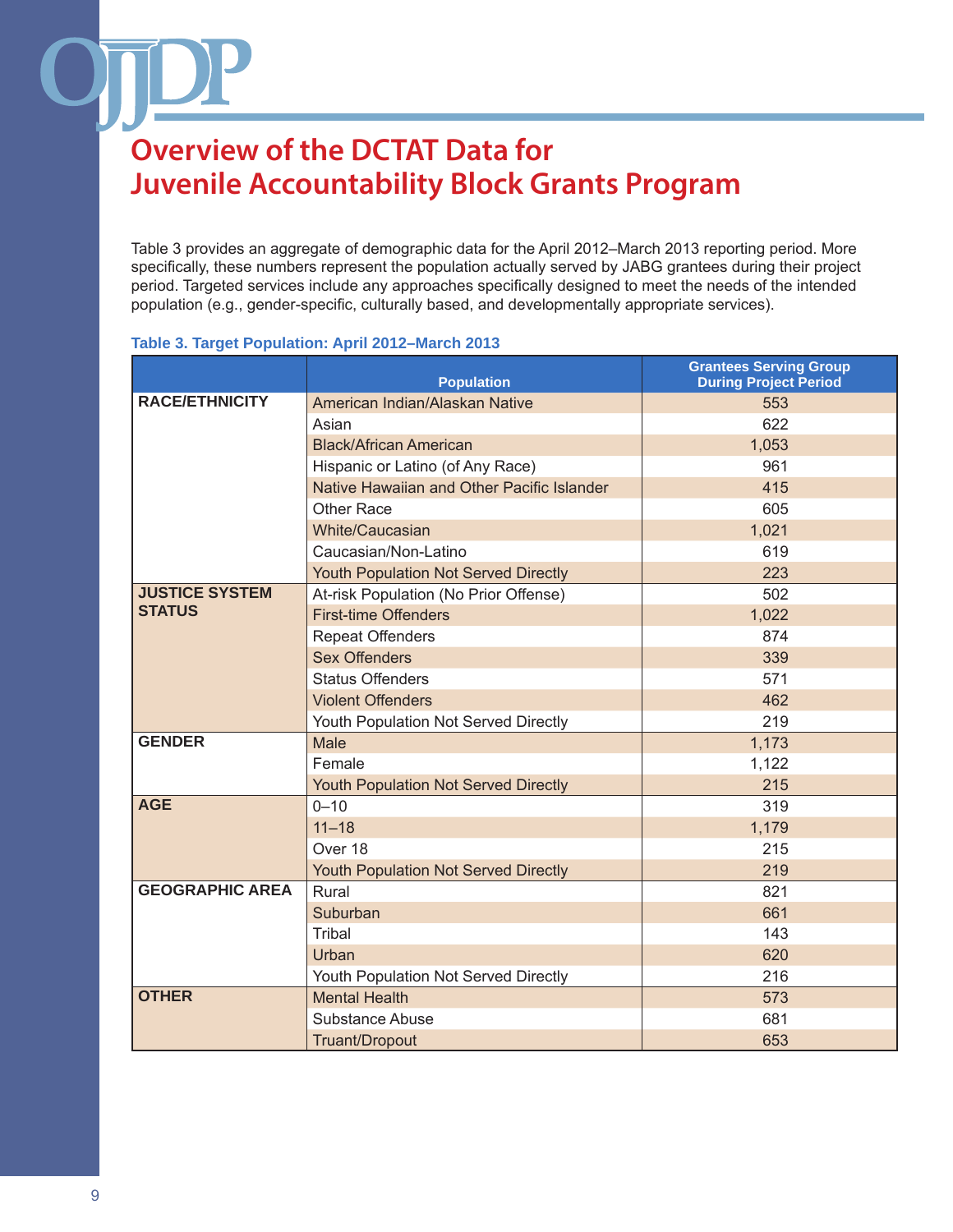### **2. Analysis of Core Measures**

The April 2010–March 2011 reporting period introduced a new format for reporting on core measures measures that OJJDP uses in all of its funded programs. OJJDP uses these data to report on how it funds programs and services for youth nationwide, from prevention through reentry assistance. The goal is to prevent double-reporting of data for the core measures previously replicated across purpose areas within a single Federal program, like JABG. Through a category called "Core Measures," data reported represent all youth who participate in all programs and services funded by a specific Federal-year JABG award.

Many JABG grantees are implementing evidence-based practices. During the April 2012–March 2013 reporting period, 637 programs implemented such practices (Figure 7).



#### **Figure 7. Evidence-Based Practices and Programs by Reporting Period: April 2004–March 2013**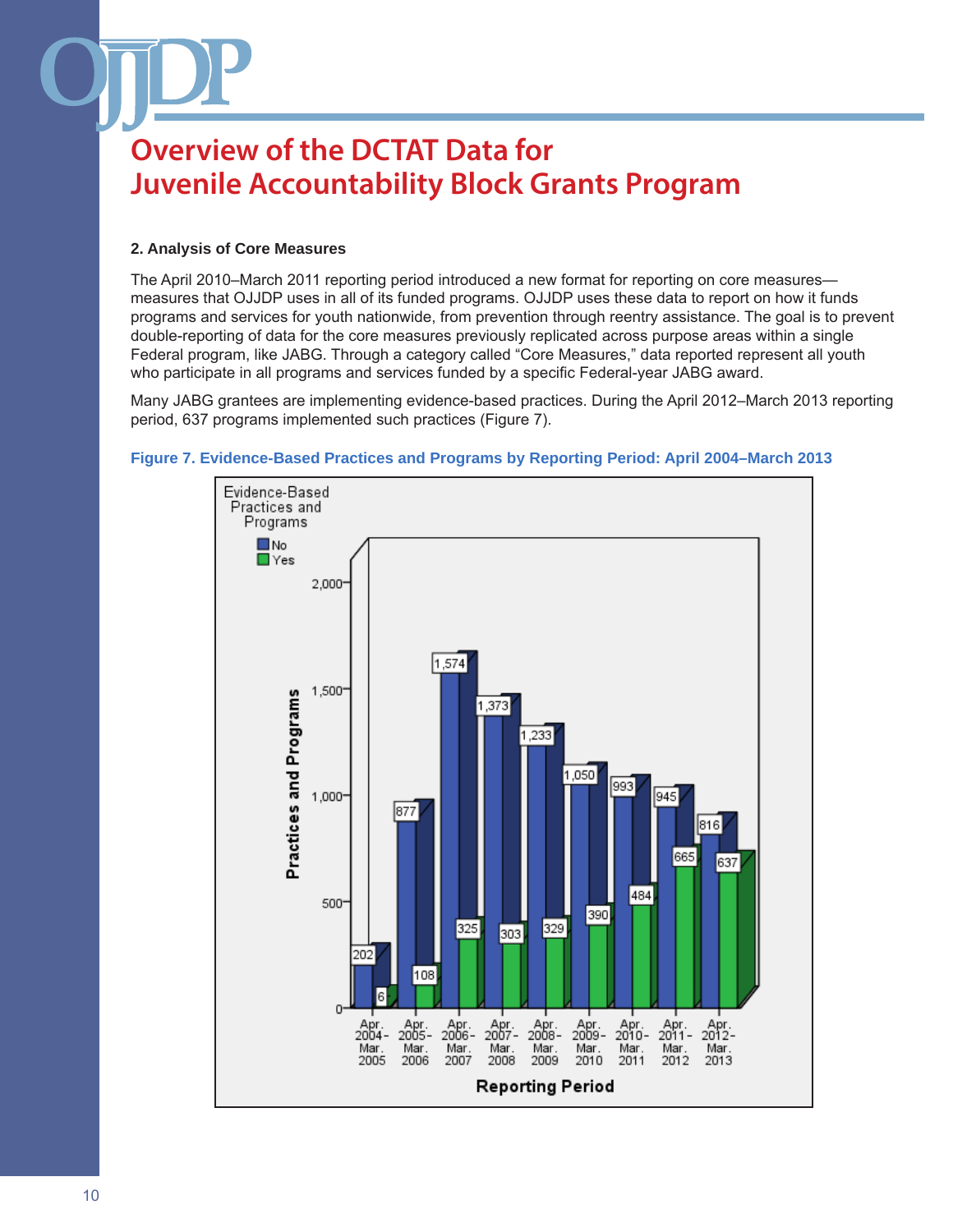During the April 2012–March 2013 reporting period, 42 percent of grant funds (\$28,013,004) was spent by grantees who had implemented evidence-based programs and practices (Figure 8).



**Figure 8. Grant Funds for Evidence-Based Practices and Programs: April 2012–March 2013**

The next section presents an aggregate of performance measures data (Table 4). Of the 195,020 youth served by JABG grantees, 129,274 youth (66 percent) were served using an evidence-based program or practice. In addition, 79 percent (131,273) of eligible youth exited programs after completing program requirements.

#### **Table 4. OJJDP Core Measures: April 2012–March 2013**

| <b>Performance Measure</b>                                               | Youth            |
|--------------------------------------------------------------------------|------------------|
| Total number of youth served<br>during the reporting period              | 195,020          |
| Number of youth served using<br>an evidence-based program or<br>practice | 129,274          |
| <b>Performance Indicator</b>                                             | <b>Completed</b> |
|                                                                          |                  |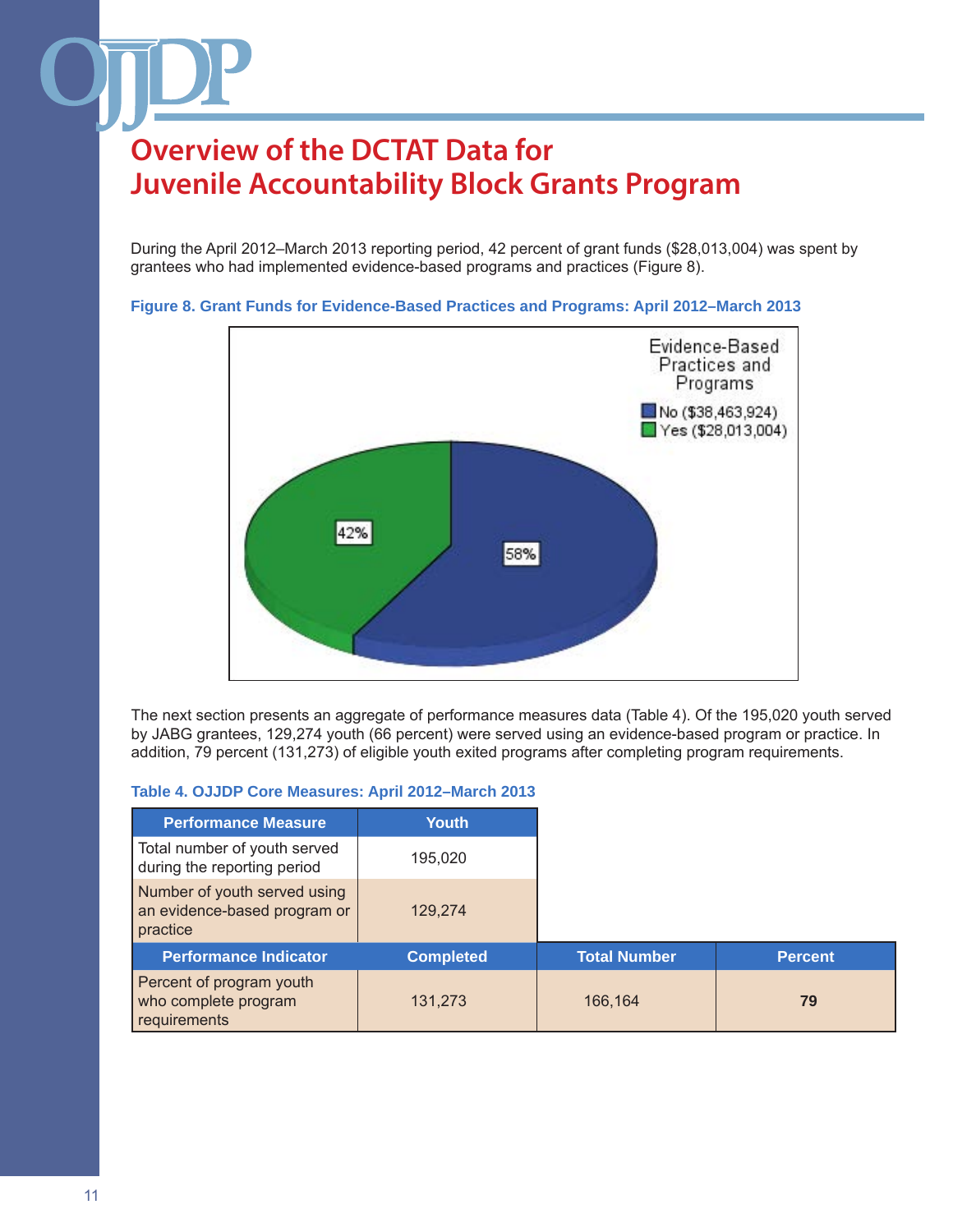The success of the JABG program is largely dependent on the offending and reoffending (or recidivism) rates of the program youth. As shown in Table 5, 10,120 youth had an arrest or delinquent offense during the reporting period. Of those, 3,511 were committed to a juvenile facility, 102 were sentenced to adult prison, and 1,318 received another sentence as a result of an arrest or delinquent offense during the reporting period.

Long-term measurement of offending outcomes revealed that 3,122 youth who exited the program 6–12 months earlier had an arrest or delinquent offense during the reporting period. Of those, 1,294 were committed to a juvenile facility, 27 were sentenced to adult prison, and 790 received another sentence as the result of an arrest or delinquent offense.

### **Table 5. Offending Indicators: April 2012–March 2013**

| <b>Performance Indicator</b>                                                                  | <b>Youth</b>             |
|-----------------------------------------------------------------------------------------------|--------------------------|
| Program youth tracked (short-term outcome)                                                    | 108,919                  |
| Program youth who had an arrest or delinquent offense                                         | 10,120                   |
| Program youth who were committed to a juvenile facility                                       | 3,511                    |
| Program youth who were sentenced to adult prison                                              | 102                      |
| Youth who received another sentence                                                           | 1,318                    |
| <b>Percent Offending</b>                                                                      | 9%<br>(10, 120/108, 919) |
|                                                                                               |                          |
| <b>Performance Indicator</b>                                                                  | <b>Youth</b>             |
| Program youth who exited the program 6-12 months ago and were tracked (long-<br>term outcome) | 27,696                   |
| Program youth who had an arrest or delinguent offense                                         | 3,122                    |
| Program youth who were committed to a juvenile facility                                       | 1,294                    |
| Program youth who were sentenced to adult prison                                              | 27                       |
| Youth who received another sentence                                                           | 790                      |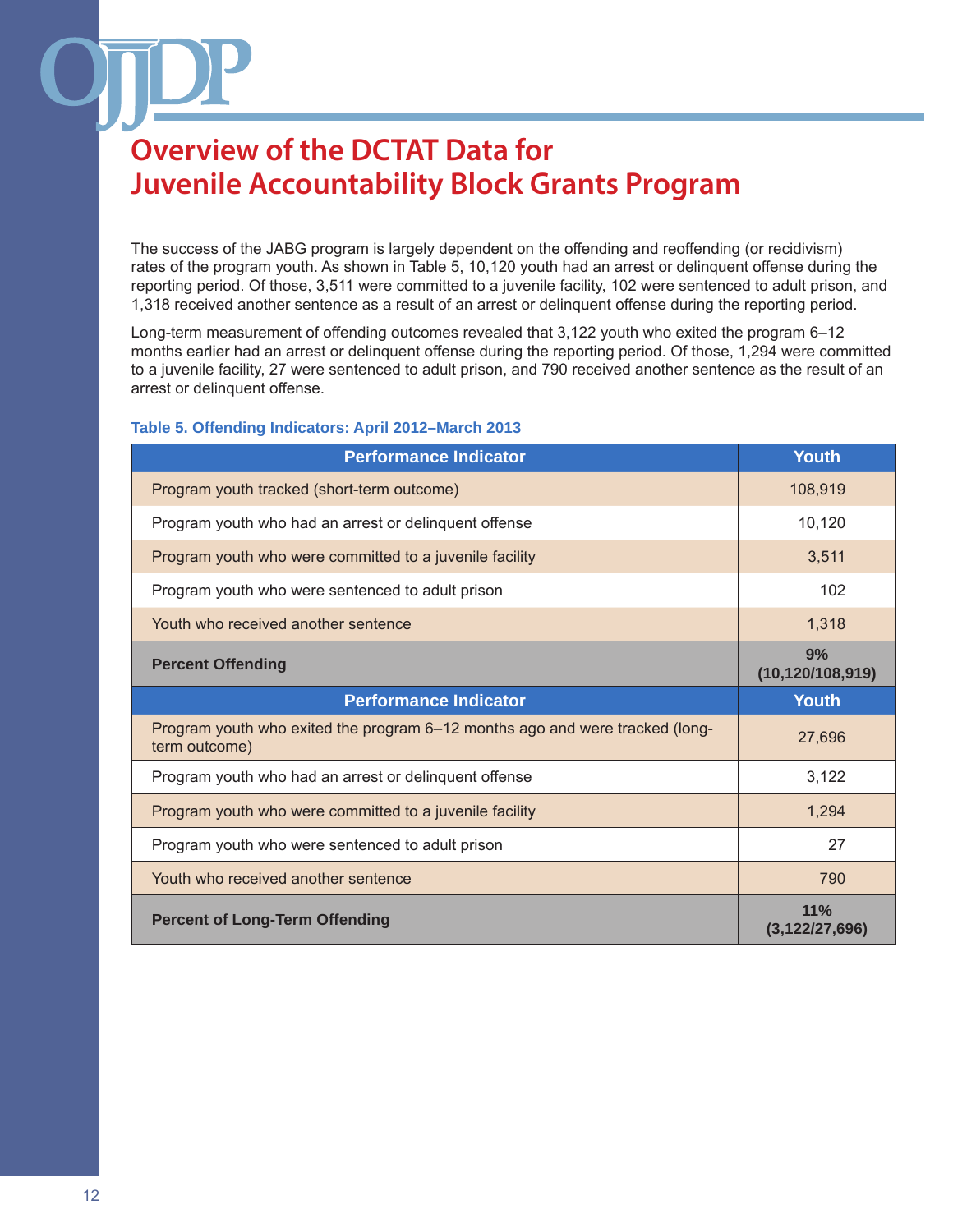As shown in Table 6, 11,107 youth had a new arrest or new delinquent offense during the reporting period. Of those, 2,929 were recommitted to a juvenile facility, 234 were sentenced to adult prison, and 980 received another sentence as a result of a new arrest or new delinquent offense during the reporting period.

Long-term recidivism showed that 4,109 youth who exited the program 6–12 months ago had a new arrest or new delinquent offense during the reporting period. Of those, 1,444 were recommitted to a juvenile facility, 442 were sentenced to adult prison, and 757 received another sentence as the result of a new arrest or new delinquent offense.

#### **Table 6. Recidivism Indicators: April 2012–March 2013**

| <b>Performance Indicator</b>                                                                  | <b>Youth</b>             |
|-----------------------------------------------------------------------------------------------|--------------------------|
| Program youth tracked (short-term outcome)                                                    | 128,558                  |
| Program youth who had a new arrest or new delinquent offense                                  | 11,107                   |
| Program youth who were recommitted to a juvenile facility                                     | 2,929                    |
| Program youth who were sentenced to adult prison                                              | 234                      |
| Youth who received another sentence                                                           | 980                      |
| <b>Percent Recidivism</b>                                                                     | 9%<br>(11, 107/128, 558) |
| <b>Performance Indicator</b>                                                                  |                          |
|                                                                                               | <b>Youth</b>             |
| Program youth who exited the program 6–12 months ago and were tracked (long-<br>term outcome) | 29,226                   |
| Program youth who had a new arrest or new delinguent offense                                  | 4,109                    |
| Program youth who were recommitted to a juvenile facility                                     | 1,444                    |
| Program youth who were sentenced to adult prison                                              | 442                      |
| Youth who received another sentence                                                           | 757                      |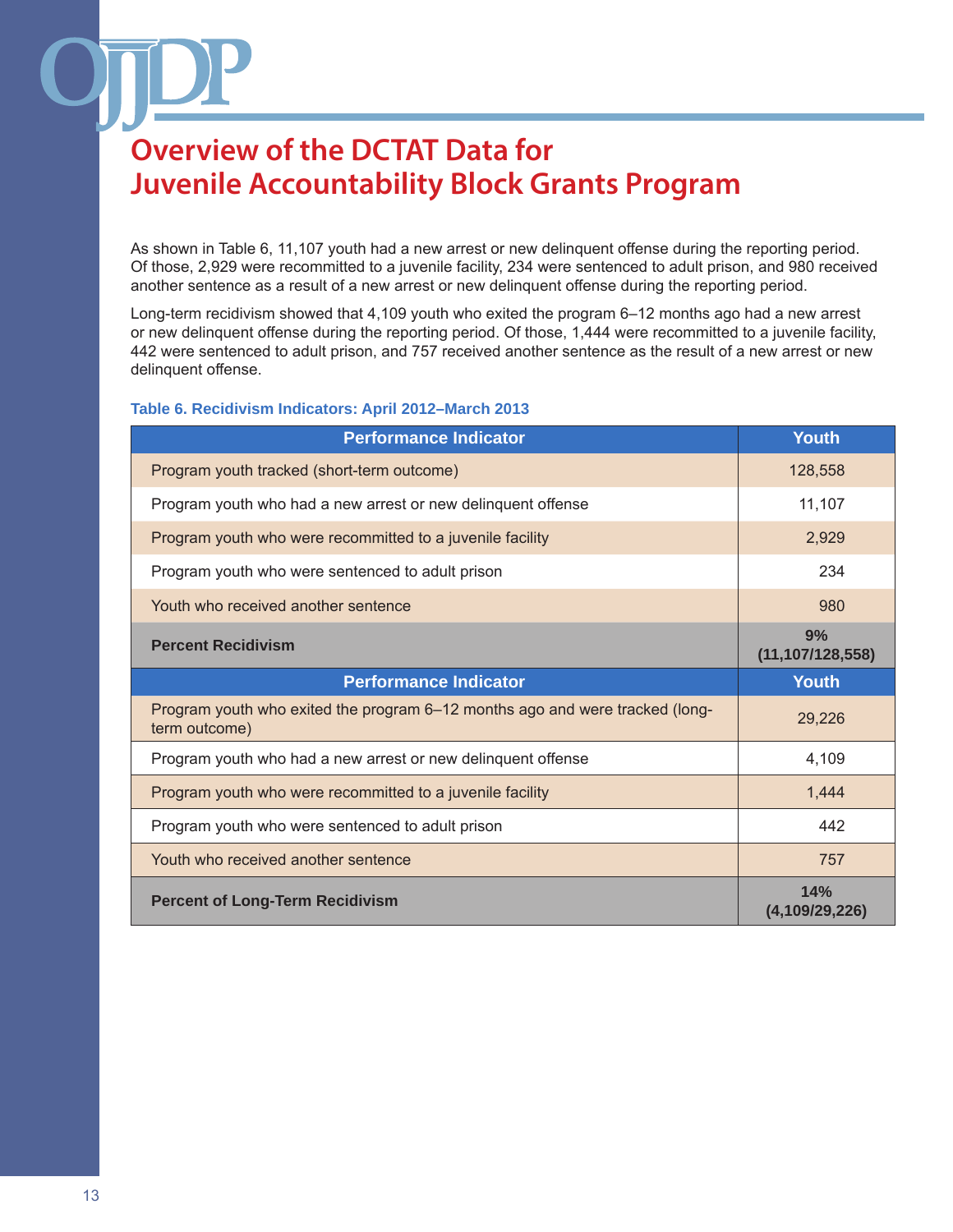Table 7 presents program data on youth whose selected target behaviors improved in the short term. Participating youth showed the most improvement in a target behavior change for cultural skill-building/cultural pride (95 percent) and family functioning (92 percent).

| <b>Target Behavior</b>                                    | <b>Youth Served</b> | <b>Youth with Noted</b><br><b>Behavior Change</b> | <b>Percent of Youth with</b><br><b>Noted Behavior Change</b> |
|-----------------------------------------------------------|---------------------|---------------------------------------------------|--------------------------------------------------------------|
| Social Competence                                         | 18,669              | 15,670                                            | 84                                                           |
| <b>School Attendance</b>                                  | 7,466               | 5,526                                             | 74                                                           |
| Grade Point Average (GPA)                                 | 842                 | 557                                               | 66                                                           |
| <b>General Education Development</b><br>(GED) Test Passed | 641                 | 361                                               | 56                                                           |
| <b>High School Completion</b>                             | 1,035               | 474                                               | 46                                                           |
| <b>Job Skills</b>                                         | 1,235               | 792                                               | 64                                                           |
| <b>Employment Status</b>                                  | 555                 | 182                                               | 33                                                           |
| <b>Family Relationships</b>                               | 5,735               | 4,552                                             | 79                                                           |
| <b>Family Functioning</b>                                 | 2,091               | 1,932                                             | 92                                                           |
| <b>Antisocial Behavior</b>                                | 36,219              | 27,168                                            | 75                                                           |
| Substance Use                                             | 24,131              | 17,539                                            | 73                                                           |
| <b>Gang Resistance/Involvement</b>                        | 1,011               | 835                                               | 83                                                           |
| Cultural Skill-Building/Cultural<br>Pride                 | 654                 | 623                                               | 95                                                           |
| <b>Total</b>                                              | 100,284             | 76,211                                            | 76                                                           |

### **Table 7. Target Behaviors: April 2012–March 2013**

### **3. Overview of Narrative Data**

#### *Program Goals Accomplished: April 2012–March 2013*

An analysis of JABG narrative response data revealed several significant accomplishments among the grantees during this reporting period. This section presents just a few examples of their remarkable achievements.

Overall, grantees were busy expanding and enhancing their existing programs and services. For example, Tennessee used Federal Formula Grant and JABG funds in a variety of ways to encourage juvenile justice reform efforts. The Florence Crittenton Agency, a private, nonprofit organization providing a combination of residential and outreach programs, developed a comprehensive assessment for implementing effective and efficient treatment plans. Tennessee's Montgomery County Government electronically digitized a large number of juvenile court files. In addition, Madison County Juvenile Court, Upper Cumberland Human Resource Agency, and Children and Family Services established and maintained community-based programs serving delinquent youth.

Similarly, Alabama's Department of Youth Services (DYS) Continuum of Care (COC) Program now offers services to over 20 counties. The DYS COC staff attended multiple workshops to enhance their professional development during the reporting period, including an ethics conference for Alabama mental health workers, an educational session with law enforcement regarding investigations, a workshop focused on building social skills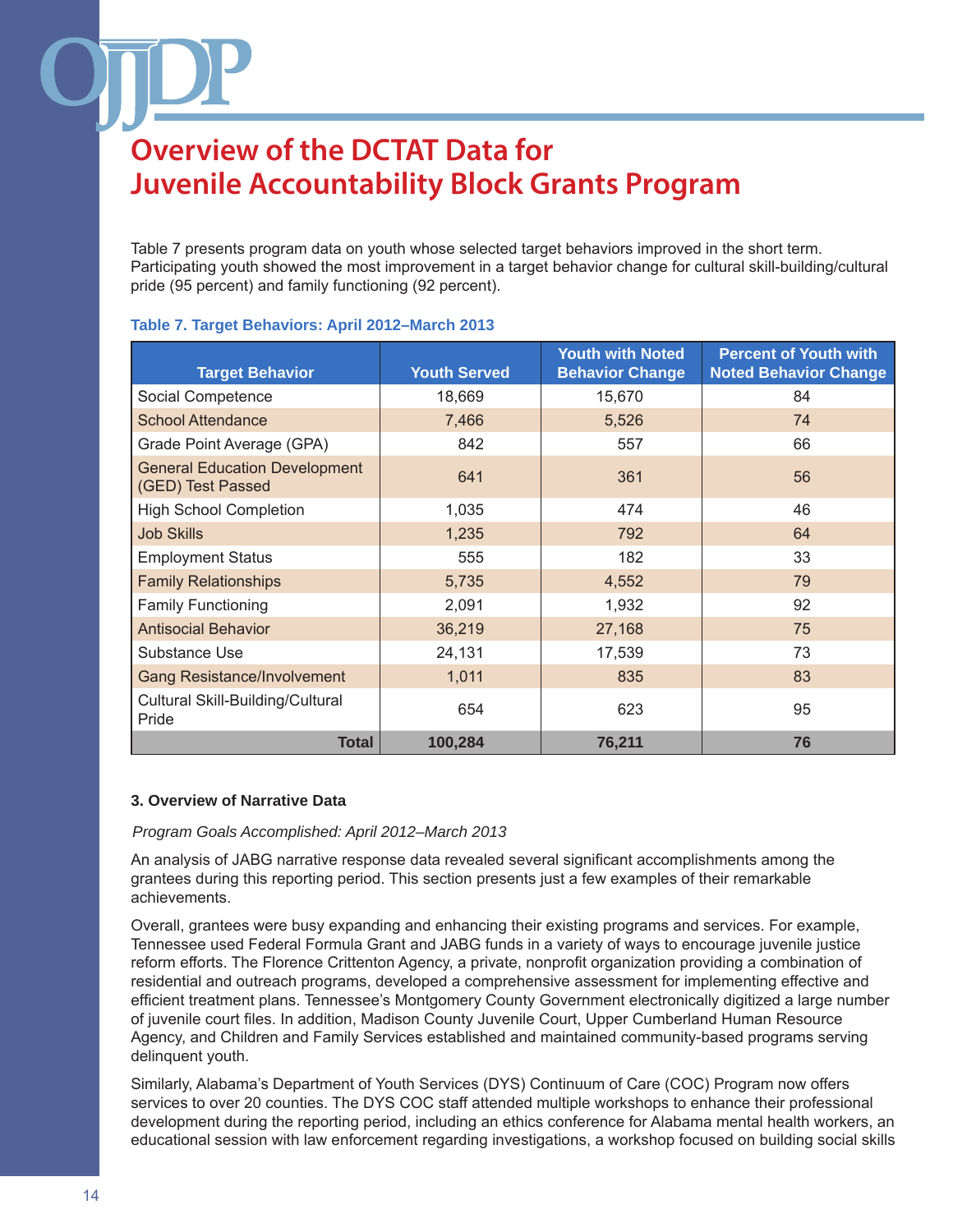with adolescents, the Safe Path Children's Advocacy Center workshop, and a workshop about trauma and brain development in children and adolescents.

During the reporting period, New Mexico used its JABG funds on 13 continuum sites throughout the state. The JABG funds have allowed these sites to be established in rural communities where services are greatly needed and appreciated. In addition, these programs have helped in deterring juveniles from entering the juvenile justice system. The state's graduated sanctions approach has also allowed for the fair treatment of its youth, yielding positive outcomes in youth behavior and preventing situations from escalating into delinquency.

In Texas, the Travis County JABG Local Juvenile Assessment Center provided services to 2,117 program youth who were assessed for services and challenges pertaining to substance abuse, mental health, and educational needs. The Center then expedited linkage to identified services and provided recommendations to the Court. The Lubbock County Multi-Jurisdictional Truancy Alternative Dispute Resolution (ADR) Program also promoted and expanded the use of ADR in truancy-related cases for 1,365 program youth. This project was successful in reducing absences, increasing family commitment to school, and maintaining low recidivism—all of which will have an economic impact on the schools and the community as a whole. In addition, PaxUnited's program PeaceKeepers Plus: An Accredited School Team Mediation Course provided training to teachers, counselors, and administrators statewide, who then trained students as peer mediators to resolve conflicts between students in Texas schools. This initiative created safer and more productive school environments throughout Texas.

In South Carolina, the city of Spartanburg increased the use of alternatives to detention programming, assisted juveniles in refraining from committing new crimes pending court, provided intervention/prevention programs, assisted juvenile offenders and their families with support services, and made appropriate referrals for services. In addition, the Fourteenth Judicial Circuit Solicitor's Office continued to fulfill its primary goal of addressing the underlying causes of juvenile delinquency through individual and small group counseling sessions, regular court appearances, and other specialized components tailored to each participant's unique circumstances. The grantee noted that one of its program's biggest accomplishments during the reporting period was making the transition from being grant supported to operating without Federal assistance. The program will now be supported by a combination of state and local funding.

The Florida Department of Juvenile Justice also reported numerous accomplishments, including developing, implementing, and administering graduated sanctions for juvenile offenders, and training court personnel with respect to preventing and controlling juvenile crime. They also established and maintained interagency information-sharing programs that enable the juvenile and criminal justice systems, schools, and social service agencies to make more informed decisions regarding the early identification, control, supervision, and treatment of juveniles who repeatedly commit serious delinquent or criminal acts.

Florida has also established and maintained programs to conduct risk and needs assessments that facilitate effective early intervention and the provision of comprehensive services (including mental health screening and treatment and substance abuse testing and treatment) to juvenile offenders. The state has also established and maintained restorative justice programs; hired detention and corrections personnel, and established and maintained training programs for these personnel; and established, improved, and coordinated pre-release and post-release systems and programs to facilitate the successful reentry of juvenile offenders from state and local custody into the community.

#### *Problems or Barriers Encountered: April 2012–March 2013*

In addition to their accomplishments, JABG grantees described a few significant problems and barriers this reporting period that prevented them from reaching their goals or milestones. Overall, grantees reported receiving less funding, which made programmatic decisions difficult and accounted for many challenges within several states. The decrease in Federal funding has forced some providers to lower their level of service or, in some cases, terminate programs. Some agencies have not been able to fund any new programs for the past